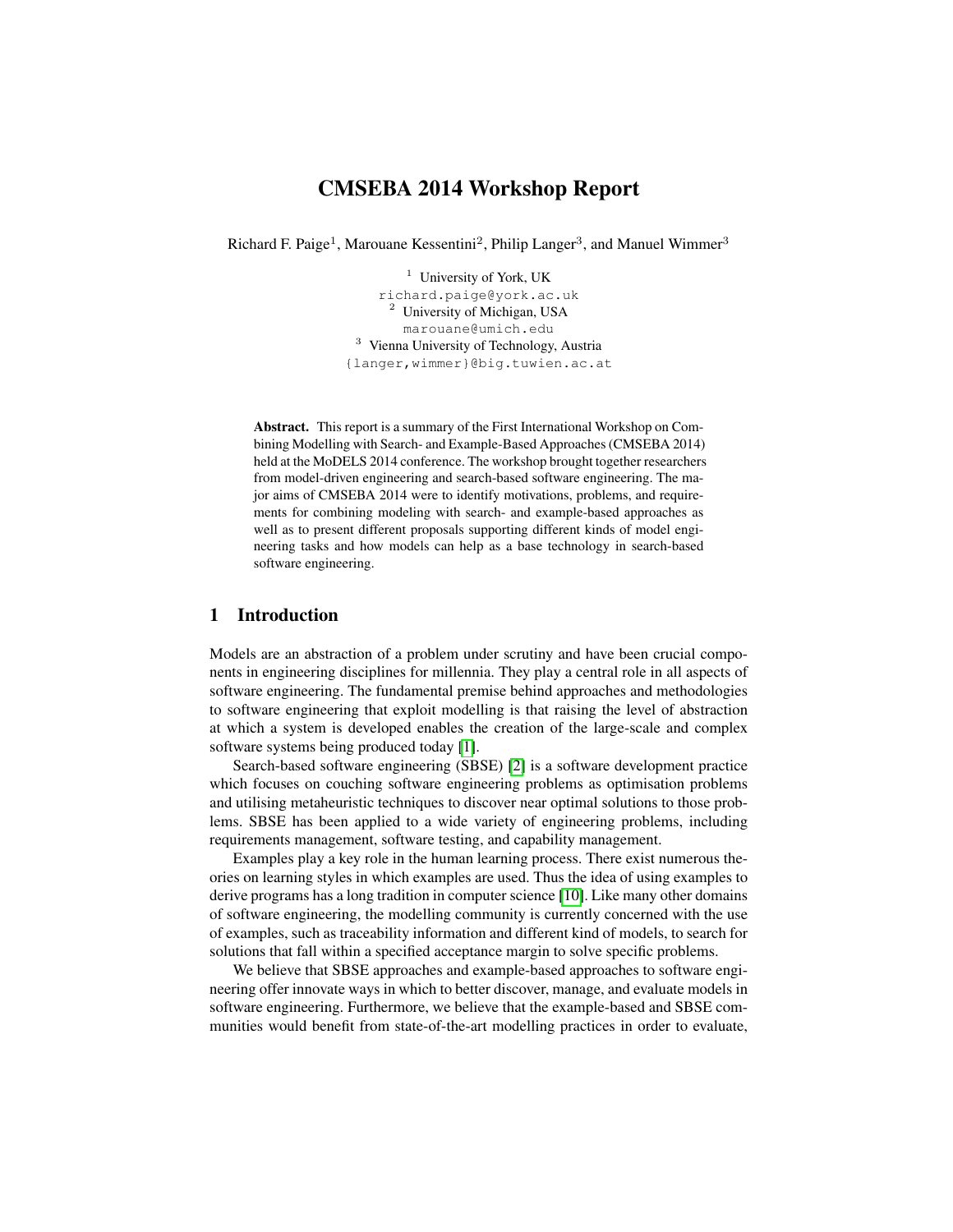compare, and improve different example-based and search techniques. Thus, the goal of the Combining Modelling with Search- and Example-Based Approaches (CMSEBA) workshop is to discover opportunities for different ways SBSE and example-based techniques can be combined with modelling, and aims to stimulate research and to grow the community working in this area. CMSEBA 2014 was organized as a half-day workshop and was co-located with the  $17<sup>th</sup>$  International Conference on Model Driven Engineering Languages and Systems (MoDELS 2014) in Valencia, Spain on September, 28<sup>th</sup>, 2014. This report documents the various presentations as well as the enthusiastic and intense discussions.

The remainder of this report presents the background of this workshop as well as the outcome of the moderated presentation sessions. In Section [2,](#page-1-0) we recall the history of the workshop as well as the workshop topics of interest. In Section [3,](#page-2-0) we summarize the presentations, while in Section [4](#page-3-0) we summarize the individual discussions of the presentations as well as the overall discussions regarding the combination of modeling, examples, and search-based techniques. Finally conclusions are presented in Section [5](#page-5-3) with an outlook on future efforts to further establish and advance the modeling community with respect to the application of examples in combination with search-based techniques.

# <span id="page-1-0"></span>2 Workshop History and Organisation

The CMSEBA workshop is a synthesis and integration of two workshops that have previously run successfully: the International Workshop on Combining Modelling and Search-Based Software Engineering (CMSBSE'13; which was an ICSE'13 workshop in San Francisco; for more information see [http://www.cs.york.ac.uk/es/](http://www.cs.york.ac.uk/es/cmsbse) [cmsbse](http://www.cs.york.ac.uk/es/cmsbse)) and the International Workshop on Model-driven Engineering By Example (MDEBE'13; which was a MoDELS'13 workshop in Miami; for more information see <http://mdebe2013.big.tuwien.ac.at>). CMSBSE'13 focused specifically on combining search and modelling while MDEBE'13 focused specifically on combining example-based techniques and MDE. Merging both workshops resulted in running a broader workshop that takes into account modelling (and not just MDE), search techniques and example-based techniques explicitly. Having this broader scope should lead to identification of greater synergies, while building on the successes of previous workshops.

The specific contribution of CMSEBA is to propose an open discussion space which invites contributions to the following topics:

- Search or example-amenable representations of models
- Domain-specific search operators: Are the standard genetic operators sufficient? Do we need problem-specific operators?
- Models of techniques: Can modelling techniques be used to evaluate and compare different example-based or metaheuristic techniques?
- Metaheuristic or example-based techniques specific to modelling: Due to the complex nature of models, are current search or example-based techniques enough? Do we need new techniques that are tailored to manage the complexity of models?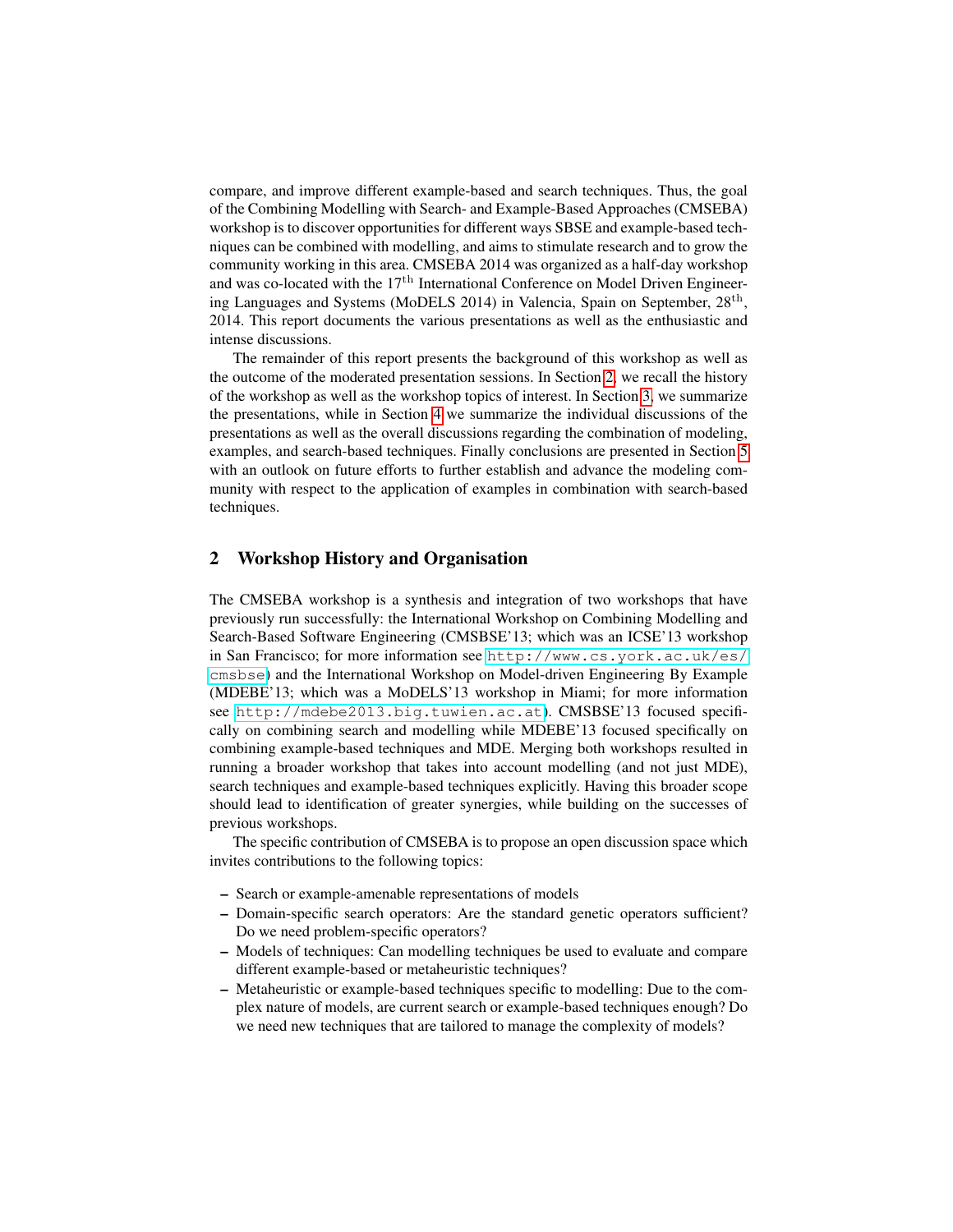- Comparisons of standard metaheuristic techniques against bespoke modelling-specific metaheuristic techniques
- Applications of search to modelling problems
- Integrations of search techniques that are enabled through the use of modelling
- Novel algorithms for search when applied to modelling formalisms
- Search techniques applied to metamodels
- Machine learning applied to modelling
- Benchmarking of example-based techniques applied in MDE
- Prediction models for modelling problems
- New MDE problems that have not been tackled by previous example-based approaches
- Learning from model repositories
- Solving case studies by applying by-example approaches
- Search techniques applied to operations on models (e.g., model transformations): Examples include white or black box testing, test case generation
- Optimising models at runtime: Can we efficiently use metaheuristic techniques to optimise models that are used at runtime?
- Proposals of benchmark modelling case studies against which different metaheuristic techniques can be evaluated
- Tool papers related to combining examples, search, and modelling
- Position statements on ways in which modelling, examples or search could be combined

# <span id="page-2-0"></span>3 Papers and Presentations

The papers and the associated presentations are available on the workshop web pages (<http://www.cs.york.ac.uk/es/cmseba>).

*Crepe Complete: Multi-objective Optimization for Your Models by Dionysios Efstathiou, James R. Williams, Steffen Zschaler*. This contribution discusses an extension of Crepe [\[8\]](#page-5-4), initially designed as a framework for single-objective optimization based on Epsilon, to support multi-objective optimisation. In particular, the authors provide an experimental comparison between an optimization problem implemented in Crepe and in native Java concerning the quality of found solutions and execution time needed. For a post-workshop update on the comparison results we refer the interested reader to Section [4](#page-3-0) of this report.

*Graph Query by Example by Gabor Bergmann, Abel Hegedüs, György Gerencser, Daniel Varro*. Model Transformation By-Example (MTBE) approaches [\[4,](#page-5-5) [7,](#page-5-6) [9\]](#page-5-7) have been the first by-example approaches in the field of MDE and have been the first target within the MDE field which was tackled with search-based techniques [\[3\]](#page-5-8). The work by Bergmann et al. discusses a specific kind of MTBE, namely how to derive graph queries by example. In particular, Bergmann et al. present an extension to the EMF-IncQuery model query tool [\[6\]](#page-5-9) that allows the user to define how the result of a query should look like by using an example rendered in the concrete syntax of the modeling languages. Based on this input, a general query is derived which is then used to search for all such occurrences of the general pattern behind the defined example.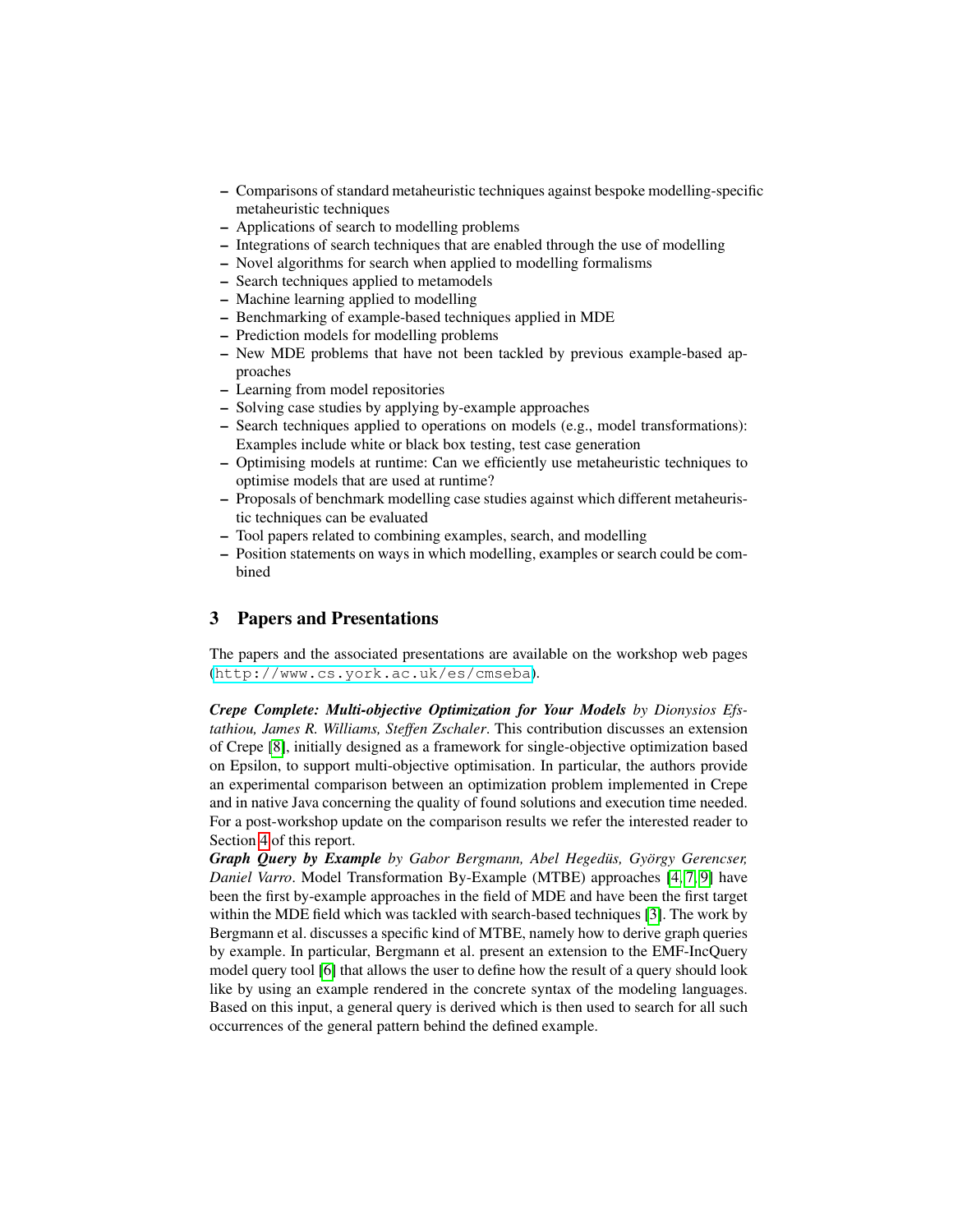*Design-Space Exploration in MDE: an initial Pattern Catalogue by Ken Vanherpen, Joachim Denil, Paul De Meulenaere, Hans Vangheluwe*. Design-space exploration is becoming more and more important in the area of MDE. However, a multitude of Design-Space Exploration (DSE) techniques exist in literature which makes choosing the most appropriate technique for a specific problem a challenging task. Furthermore, the integration of DSE techniques into MDE approaches is still not mature enough, but highly needed to provide a higher degree of automation in the design process. The paper by Vanherpen et al. follows the idea of software design patterns to document how DSE techniques are used in MDE. By following this approach, they introduce an initial pattern catalogue to categorise and characterize the current state-of-the-art of embedding different DSE techniques in MDE.

*EXEMPLAR: an Experimental Information Repository for SBSE Research by Jose Antonio Parejo, Sergio Segura, Pablo Fernandez, Antonio Ruiz Cortes*. Experiments are an important cornerstone of software engineering research, and thus, an increasing amount of studies are using this kind of instrument. However, this leads directly to the need of replication and review of the experimental setups, executions, and results. The idea behind EXEMPLAR (EXpErimets Management PLAtfoRm) is to provide this kind of information by lab-packs which are hosted in the EXEMPLAR online platform. This platform provides not only a systematic way to represent experiment information, but also checks for the validity of the experiments as well as powerful search capabilities. The platform supports two modeling languages for providing experimental descriptions, namely SEDL and MOEDL, which are presented by Parejo et al.

*Efficient Model Querying with VMQL by Vlad Acretoaie, Harald Störrle*. Acretoaie and Störrle consider model queries using the Visual Model Query Language (VMQL) [\[5\]](#page-5-10) which allows to develop model queries in a by-example manner using the concrete syntax of the modeling languages. In particular, Acretoaie and Störrle present a study of the efficiency of such model queries for ad-hoc model querying scenarios, i.e., scenarios where the user is exploring the model interactively by using queries which of course should provide the results immediately. The results of performance evaluations over a set of different models with different sizes indicate that VMQL is usable for ad-hoc model querying.

#### <span id="page-3-0"></span>4 Discussions

Each paper presented at CMSEBA'14 led to a short discussion session, that both addressed technical issues related to the paper, and also more general themes. The workshop organisers attempted to stimulate the discussion to help tease out recurring themes, and to potentially identify interesting and profitable directions for future research.

One of the key topics for discussion came about as a result of Benoit Baudry's invited keynote, *Searching models for proactive software diversification.* A key element of this talk was the use of *novel* search criteria – in this case, measures of diversity in a software landscape. Diversity, in general, is the notion that a population may be (informally) more "survivable" if there is more variability within it. In a software context, software *monocultures* – such as through use of OS, networking protocols, APIs – have been identified as a particularly significant source of risk (e.g., in terms of exposure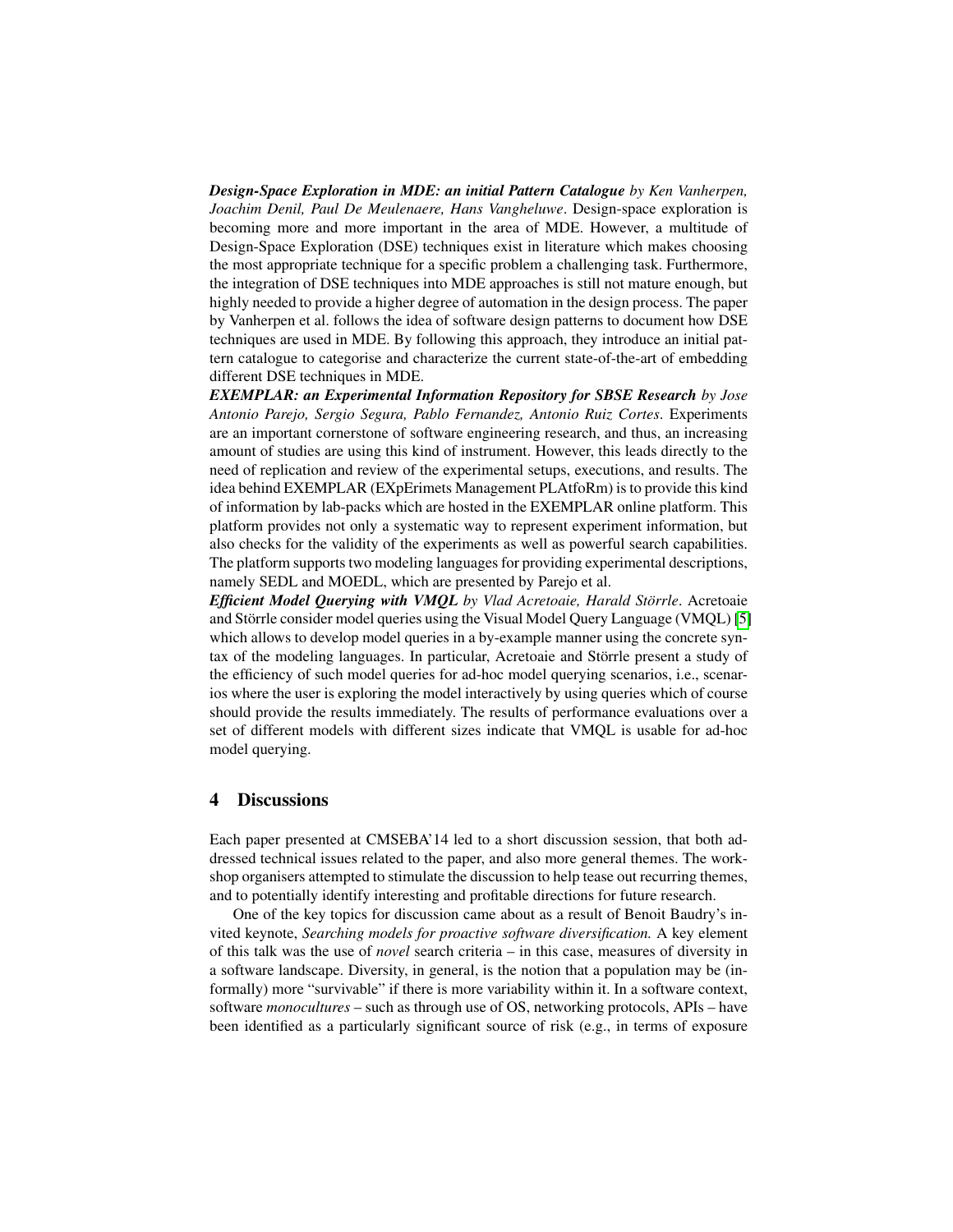to security vulnerabilities). Baudry's keynote discussed software diversity and in particular ways in which diversification could be treated as a search problem, enabled by modelling. This led to significant discussion on topics such as:

- different novel search criteria beyond diversity;
- the feasibility of expressing novel search criteria in tractable, efficient fitness functions;
- the value of domain-specific languages and modelling languages in expressing search criteria in effective ways;
- more generally, novel applications of search, inspired by work on software diversification.

It was suggested during the discussion that search and modelling might be effectively combined to help identify problematic software monocultures (as there may be value in a software monoculture in certain circumstances).

Another general topic of discussion was a result of Zschaler et al's talk on Crepe Complete, which presented a generic implementation/representation (based on Eclipse EMF) for models that were amenable to search. The talk showed how Crepe Complete could be used for different search problems, but also indicated that it may have performance problems – this was the classical generic-vs-bespoke design issue that arises in search-based software engineering (and other disciplines). Because the performance of the generic model representation was quite poor compared with bespoke implementations, questions were asked about the practicality and feasibility of developing a performant generic implementation, and whether the cost-benefit argument for generic implementations vs bespoke implementations was skewed towards the bespoke. However, after the workshop, it was discovered that the performance results for the generic implementation were in fact *flawed*: the authors of the Crepe Complete noted:

The results in the paper showed that Crepe performed worse than the bespoke implementation on two fronts: speed and solution quality. Since the workshop (October 2014) we have been able to improve both. We devised a more optimal encoding of the problem, which speeds up Crepe by up to a factor of 2. Furthermore, we discovered a bug in the Crepe implementation of the fitness function which severely, and inaccurately, punished Crepe solutions. Experiments are still underway to determine how much Crepe has improved and we plan to publish an updated version of this work, including a discussion on the challenges of developers working with domain experts when encoding problems for search.

As such, the question of whether generic-vs-bespoke implementations of model representations and fitness functions are to preferred is still very much open.

The next topic to be discussed was the use and importance of *patterns* in defining search problems. Some search problems have recurring characteristics, and search solutions definitely have recurring characteristics. Can these patterns be formalised and expressed in such a way so as to inform, for example, decision making related to whether a generic representation may be suitable for a particular problem?

Finally, there was discussion related to the importance of repositories of modelling and search problems (e.g., with examples of queries, constraints, transformations etc)